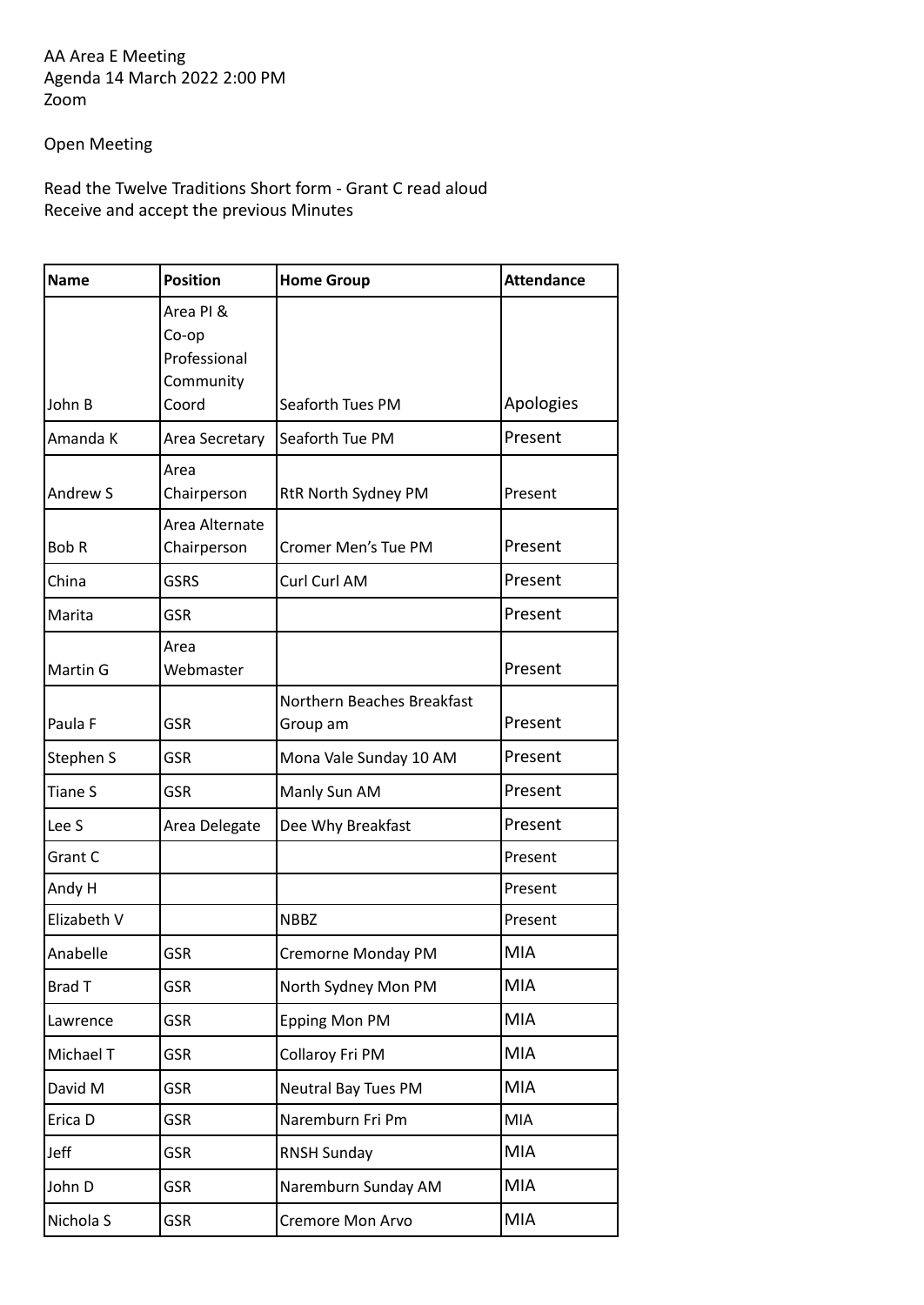| Paula L-G | GSR | Cromer Monday | 'MIA |
|-----------|-----|---------------|------|
| ISean M   | GSR | Forestville   | IMIA |

| Ongoing      | New GSR Roll Call: All 2022 active GSRs                                                           | Amanda K 2022 |      | Ongoing |
|--------------|---------------------------------------------------------------------------------------------------|---------------|------|---------|
|              | email contact details to areaedocs@gmail.com                                                      |               |      |         |
| New Item     | All outgoing GSR members rotating out please bring their                                          | Andrew S      | 2022 | Ongoing |
|              | replacement counterparts to AGM to hand over.                                                     |               |      |         |
|              | PI Coordinator & CPC coordinator: Role needs to be                                                |               |      |         |
|              | filled                                                                                            |               |      |         |
|              | All GSRs please go back to home group to ask for                                                  |               |      |         |
|              | volunteer that has 2 years sobriety and been through                                              |               |      |         |
|              | steps to take up this role.<br>Area E 2021 Traditions Webinar Rundown                             |               |      |         |
| Ongoing Item | 2 of 12 audio files currently edited. Need to figure out new                                      | Amanda K 2021 |      | Ongoing |
|              | person to edit the audio files, previous student has                                              |               |      |         |
|              | backed out                                                                                        |               |      |         |
|              |                                                                                                   |               |      |         |
| New Item     | Area E 2022 Concepts Webinar: Target Aug - Oct 2022                                               | Andrew        | 2022 |         |
|              | Call out for Concept speakers - must be people who<br>$\bullet$                                   |               |      |         |
|              | have worked the concepts in service or studied the                                                |               |      |         |
|              | Concepts a lot. Can be from out of Area E.                                                        |               |      |         |
| New Item     | Area E Zoom Account                                                                               | Amanda K 2022 |      |         |
|              | 2022 Proposal to keep Amanda K personal as use for                                                |               |      |         |
|              | free.                                                                                             |               |      |         |
|              | Bob R to see if NSCSO will have Zoom subscription this                                            |               |      |         |
|              | year.                                                                                             |               |      |         |
| New Item     | AA Cromer Men's retreat at Seal Rocks                                                             | <b>Bob R</b>  |      |         |
|              | First weekend of March. Contact Bob R directly if you                                             |               |      |         |
|              | are interested in attending. bobnsandy@icloud.com<br>cromer.net.au                                |               |      |         |
| New Item     | <b>General Business</b>                                                                           |               |      |         |
|              | Diverter issue:                                                                                   |               |      |         |
|              | $\circ$ Northern Beaches in all of Australia are the only                                         |               |      |         |
|              | Diverter to do the line 24/7.                                                                     |               |      |         |
|              | We are getting a lot of calls from other States:<br>$\circ$                                       |               |      |         |
|              | WA, SA                                                                                            |               |      |         |
|              | Do the 24 hour AA numbers exist for other<br>$\circ$                                              |               |      |         |
|              | states?                                                                                           |               |      |         |
|              | Can we get the 24 hour number for the other<br>$\circ$                                            |               |      |         |
|              | States to be able to                                                                              |               |      |         |
|              | refer to out of state calls.<br>п                                                                 |               |      |         |
|              | put on our website<br>п                                                                           |               |      |         |
|              | Paula F: when diverter originally set up, all calls<br>O                                          |               |      |         |
|              | divert to Northern Beaches.                                                                       |               |      |         |
|              | If there is a National agreement on how to run<br>$\circ$                                         |               |      |         |
|              | the diverter, the telco technology is there to                                                    |               |      |         |
|              | keep State calls within own areas.<br>Could these late night calls divert to the UK or<br>$\circ$ |               |      |         |
|              | another timezone that is up and daytime?                                                          |               |      |         |
|              | Bob will talk to Office.<br>$\circ$                                                               |               |      |         |
|              |                                                                                                   |               |      |         |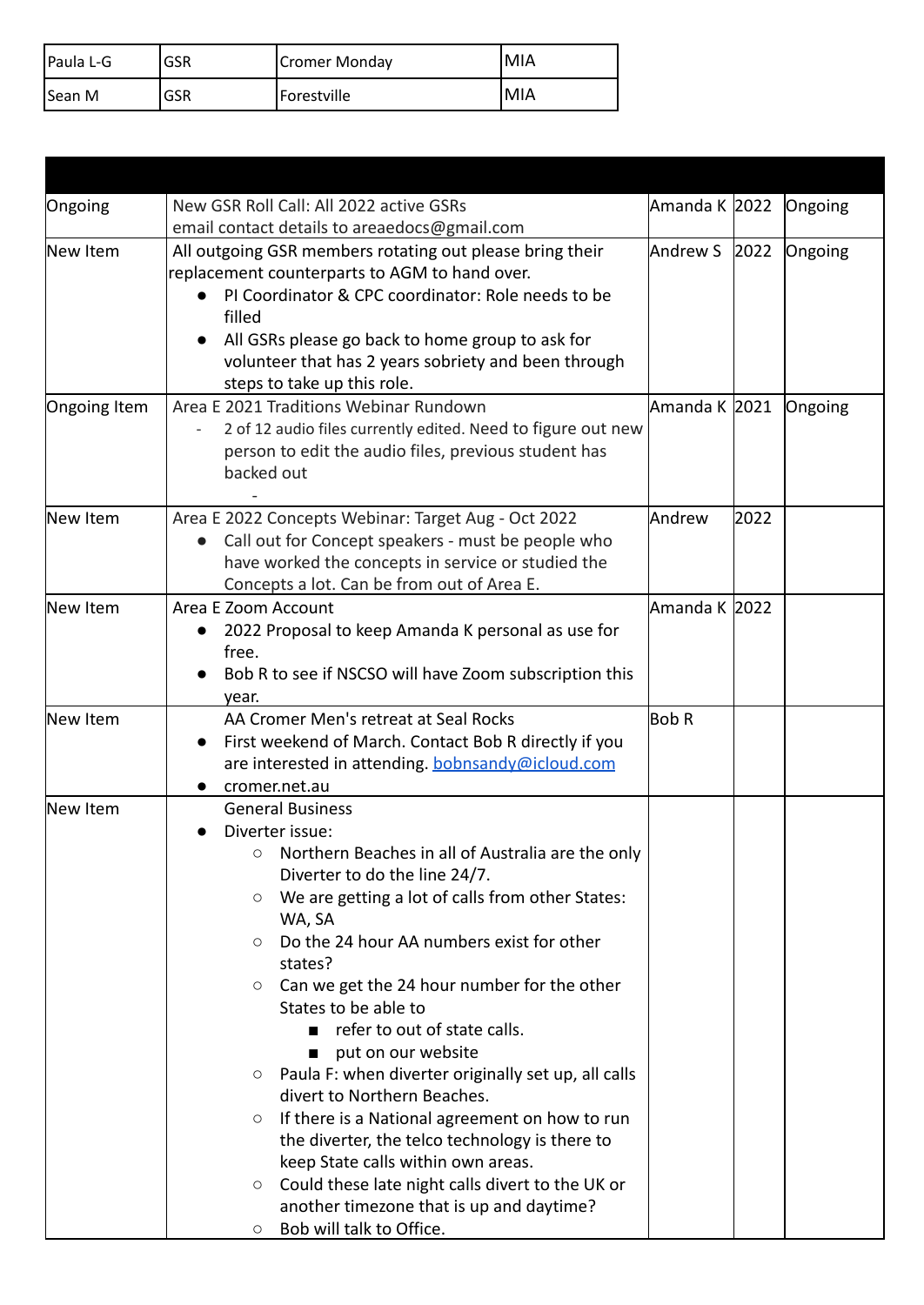|                                                 | Lee will find out from other AA levels.<br>$\circ$<br>Bob as H & I Coordinator:<br>a lot of my job is done by others.<br>$\circ$<br>Northside is looking for more H & I volunteers<br>$\circlearrowright$<br>on a Tuesday to help run their inhouse AA<br>meeting or come give shares.<br>Query about AA Contributions, is there a recommended<br>ratio for Groups to adopt?<br>Area E gets a certain amount of money<br>$\circlearrowright$<br>periodically sent from NSCSO.<br>Group contributions should be sent to NSCSO as<br>$\circ$<br>that is the head office that runs for Area E. They<br>then have a system to send funds to GSO and<br>Area E committee on regular basis.<br>NSCSO invites GSRs to attend NSCSO meetings<br>quarterly. |      |           |
|-------------------------------------------------|----------------------------------------------------------------------------------------------------------------------------------------------------------------------------------------------------------------------------------------------------------------------------------------------------------------------------------------------------------------------------------------------------------------------------------------------------------------------------------------------------------------------------------------------------------------------------------------------------------------------------------------------------------------------------------------------------------------------------------------------------|------|-----------|
| <b>REMINDER</b>                                 | Meeting dates for 2021 passed GSR Group to remain on Zoom.                                                                                                                                                                                                                                                                                                                                                                                                                                                                                                                                                                                                                                                                                         | 2022 | Completed |
| <b>ONLY</b> - not                               | Tuesday 12 April 2022<br>$\bullet$                                                                                                                                                                                                                                                                                                                                                                                                                                                                                                                                                                                                                                                                                                                 |      |           |
| topic to discuss $\left  \bullet \right\rangle$ | Wednesday 11 May 2022                                                                                                                                                                                                                                                                                                                                                                                                                                                                                                                                                                                                                                                                                                                              |      |           |
|                                                 | Thursday 9 June 2022<br>$\bullet$                                                                                                                                                                                                                                                                                                                                                                                                                                                                                                                                                                                                                                                                                                                  |      |           |
|                                                 | Monday 8 July 2022<br>$\bullet$                                                                                                                                                                                                                                                                                                                                                                                                                                                                                                                                                                                                                                                                                                                    |      |           |
|                                                 | Tuesday 9 August 2022<br>$\bullet$                                                                                                                                                                                                                                                                                                                                                                                                                                                                                                                                                                                                                                                                                                                 |      |           |
|                                                 | Wednesday 14 Sept 2022<br>$\bullet$                                                                                                                                                                                                                                                                                                                                                                                                                                                                                                                                                                                                                                                                                                                |      |           |
|                                                 | Thursday 13 October 2022<br>$\bullet$                                                                                                                                                                                                                                                                                                                                                                                                                                                                                                                                                                                                                                                                                                              |      |           |
|                                                 | Monday 14 November 2022<br>$\bullet$                                                                                                                                                                                                                                                                                                                                                                                                                                                                                                                                                                                                                                                                                                               |      |           |
|                                                 | Tuesday 13 December 2022<br>$\bullet$                                                                                                                                                                                                                                                                                                                                                                                                                                                                                                                                                                                                                                                                                                              |      |           |

Confirm next Meeting: Tuesday 12 April 2022

Close meeting with "we" version of Serenity Prayer

## **Area E Committee Reports**

**0**Meeting Join now link:

5sWFRZOTd [https://us02web.zoom.us/j/84522664156?pwd=NGJ6WVdJK0YQjYrOEFqdz09](https://areaeeraa.us8.list-manage.com/track/click?u=f444b99e39dab65c21f34a841&id=1fae34705f&e=0270ff8e13)

Zoom Meeting ID 8452264156 Password: 514688

|        | . <i></i>          |
|--------|--------------------|
|        | Area E Chairperson |
|        | <b>Andrew S</b>    |
| Date   |                    |
| Report |                    |
|        |                    |
|        |                    |
|        |                    |
|        |                    |

| Role        | Area E Treasurer        |      |                           |                               |
|-------------|-------------------------|------|---------------------------|-------------------------------|
|             |                         |      |                           |                               |
| <b>Name</b> | Marita                  |      |                           |                               |
| Date        | <b>Transaction Desc</b> | Date | <b>Transaction Amount</b> | <b>Open / Closing Balance</b> |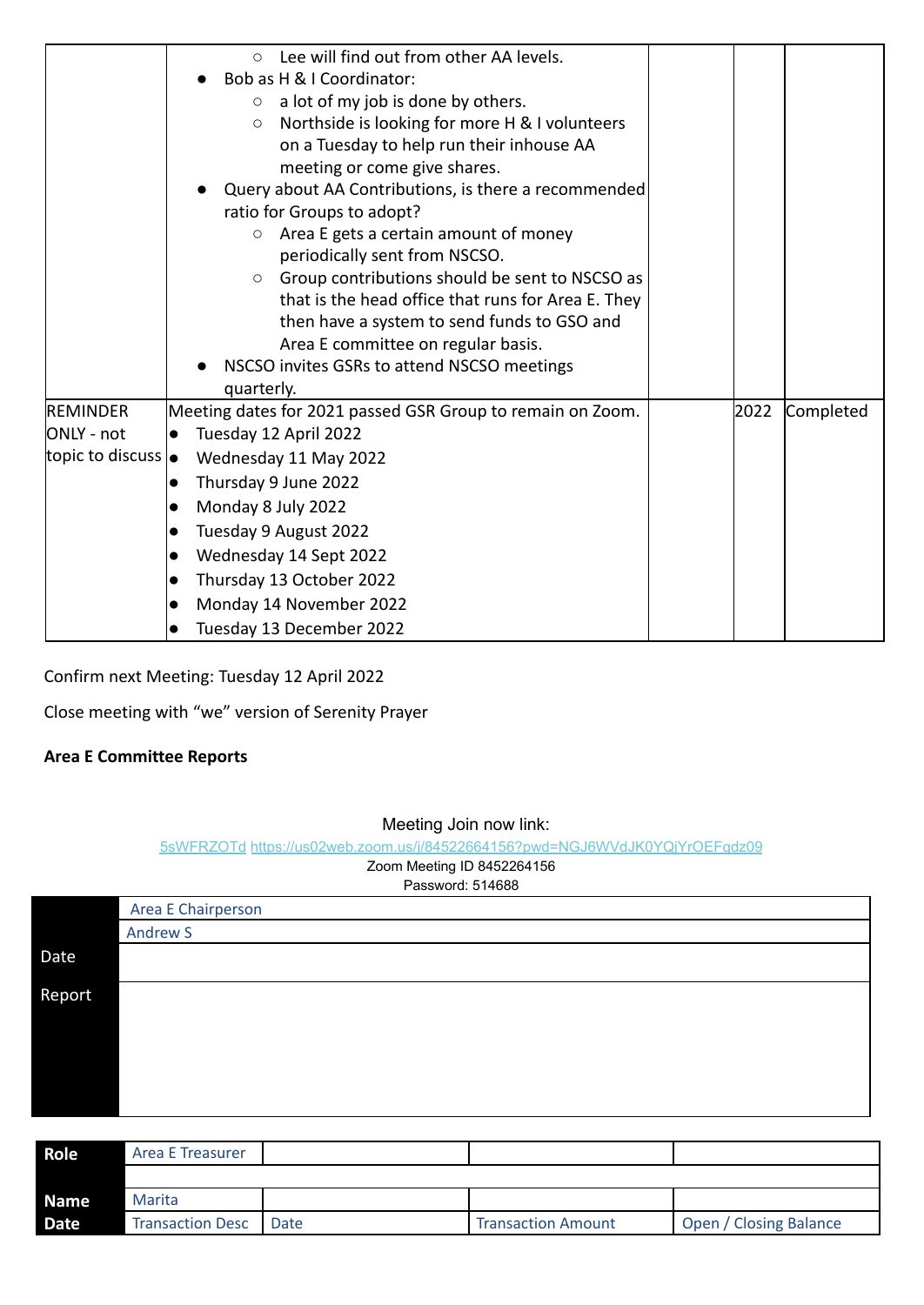| Report | <b>Opening balance</b> |  | \$9,898.19 |
|--------|------------------------|--|------------|
|        | Closing balance        |  | \$9,898.19 |

## **Area E Group Reports**

| <b>Group</b>                  | Cromer Men's Meeting, Tuesday 7.30 pm                                        |  |
|-------------------------------|------------------------------------------------------------------------------|--|
| <b>GSR</b>                    | Bob R.                                                                       |  |
| <b>Members Approx</b>         | 40                                                                           |  |
| <b>Attendance Approx</b>      | $25 - 30$                                                                    |  |
| <b>Last Group Conscience</b>  | February 2022                                                                |  |
| <b>Rehab Clients Visiting</b> |                                                                              |  |
|                               | $\overline{0}$                                                               |  |
| <b>Key Highlights</b>         | Campout at Treachery was very successful. Several new members attended. Next |  |
|                               | Campout in November 2022.                                                    |  |

| <b>Group</b>                  | Seaforth Tue 7 PM |
|-------------------------------|-------------------|
| <b>GSR</b>                    | Amanda K          |
| <b>Members Approx</b>         | 25                |
| <b>Attendance Approx</b>      | 18                |
| <b>Last Group Conscience</b>  |                   |
| <b>Rehab Clients Visiting</b> |                   |
| <b>Key Highlights</b>         |                   |

| Group                         | RtR Kirribilli Fri and North Sydney Tue PM                                                    |  |
|-------------------------------|-----------------------------------------------------------------------------------------------|--|
| <b>GSR</b>                    | Andy H                                                                                        |  |
| <b>Members Approx</b>         | 35                                                                                            |  |
| <b>Attendance Approx</b>      | $30 - 35$                                                                                     |  |
| <b>Last Group Conscience</b>  | $11 - 03 - 22$                                                                                |  |
| <b>Rehab Clients Visiting</b> | 2                                                                                             |  |
| <b>Key Highlights</b>         | Voted at group conscience that both meetings will be in the rooms only after<br>$w/e$ 20/3/22 |  |

| <b>Group</b>                  | Mona Vale Sunday Spiritual Concepts 10 AM |
|-------------------------------|-------------------------------------------|
| <b>GSR</b>                    | Stephen S                                 |
|                               |                                           |
|                               |                                           |
| <b>Members Approx</b>         | 16                                        |
| <b>Attendance Approx</b>      | 16                                        |
| <b>Last Group Conscience</b>  |                                           |
| <b>Rehab Clients Visiting</b> |                                           |
| <b>Key Highlights</b>         | \$500 sent to Area E.                     |
|                               | \$750 rent paid. Next rent due August.    |
|                               | \$400 Cash remaining in the kitty.        |
|                               |                                           |